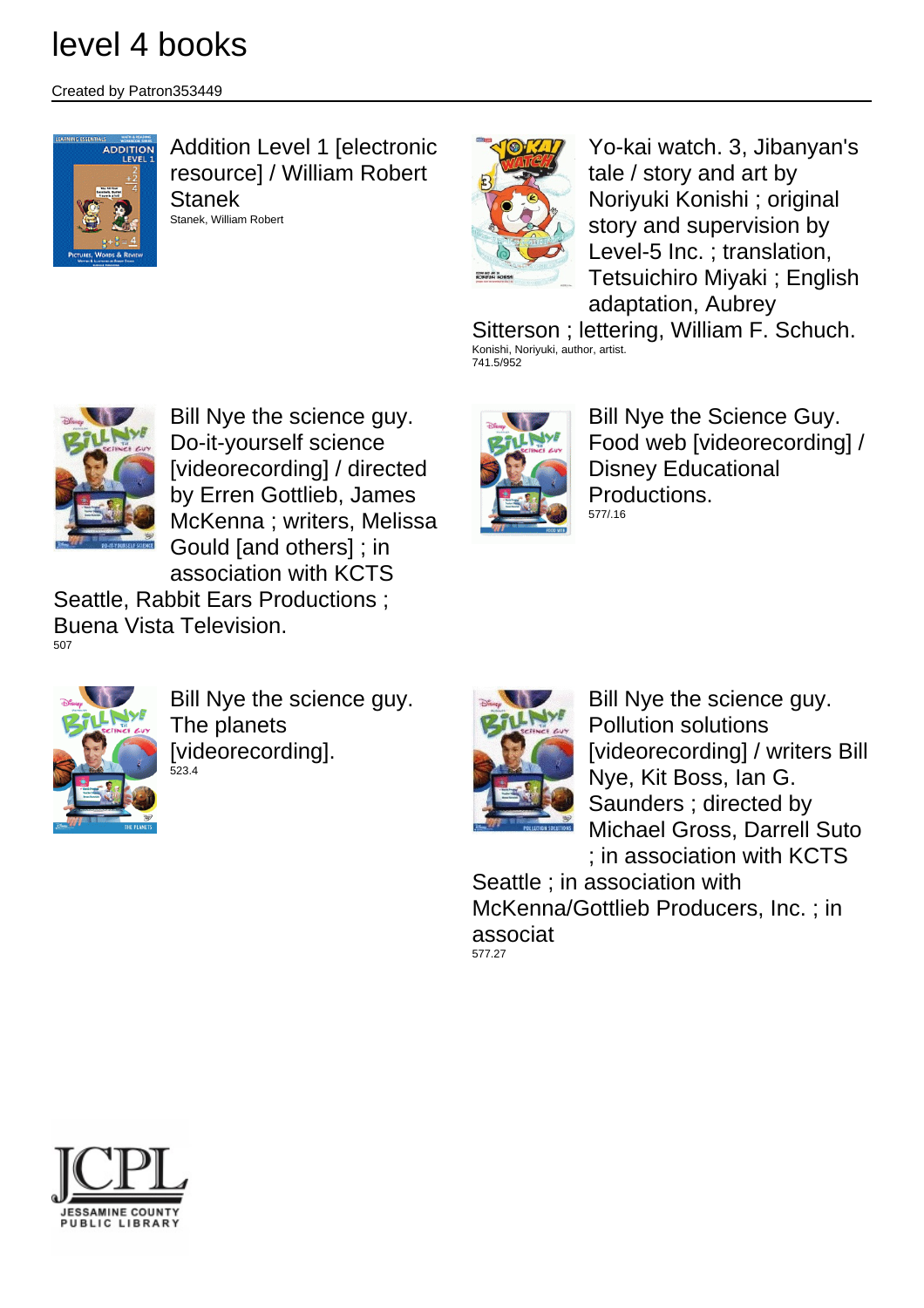Created by Patron353449



Bill Nye the science guy. Phases of matter [videorecording] / Disney Educational Productions.

530.4

Bill Nye the science guy. The sun [videorecording]. 523.7



Bill Nye the science guy. Evolution [videorecording]. 576.8



Bill Nye the science guy. Genes [videorecording]. 572.8/6



Bill Nye the science guy. Motion [videorecording]. 531/.11



Bill Nye the science guy. Plants [videorecording]. 581

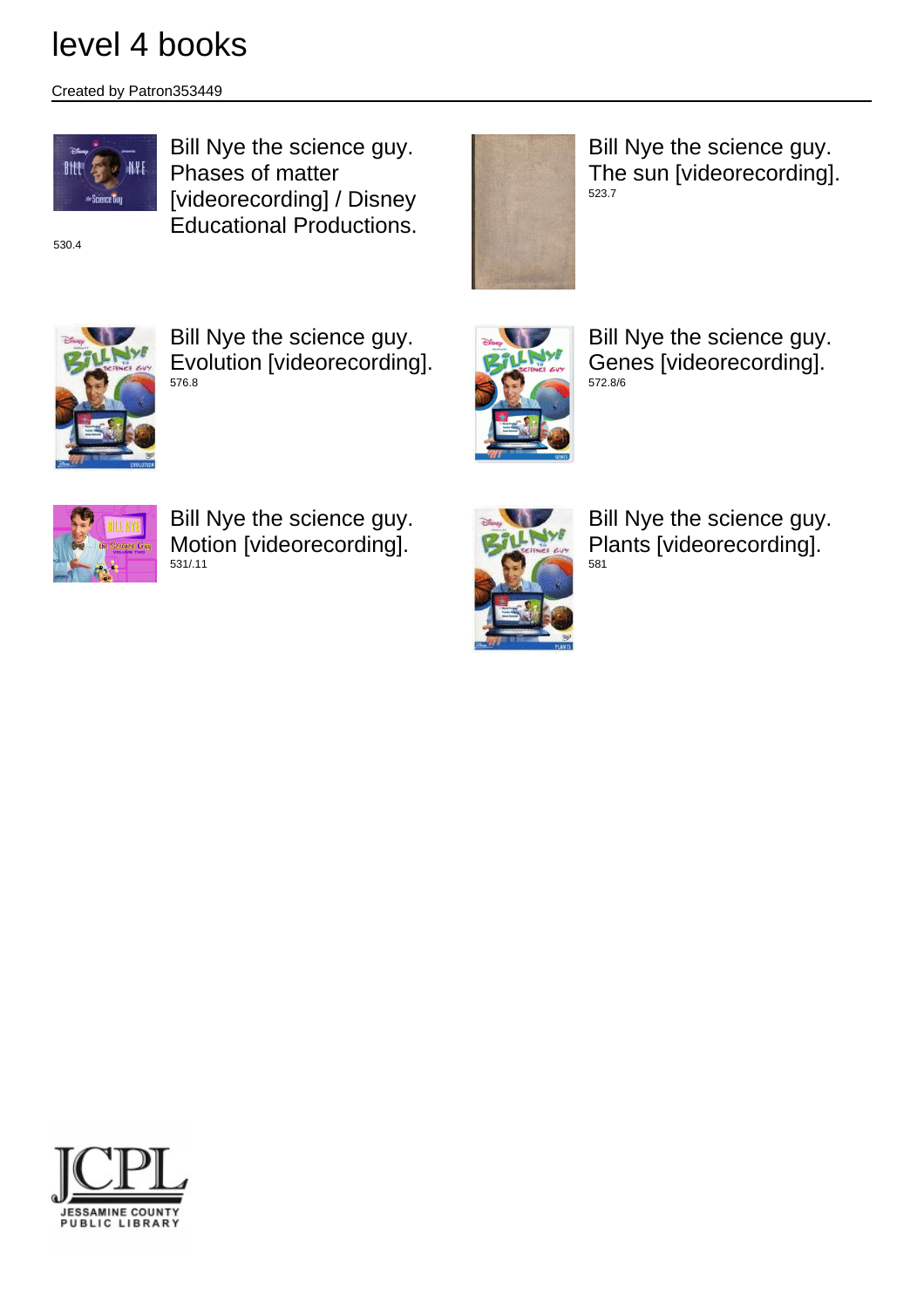Created by Patron353449



Bill Nye the science guy. Respiration / Disney Educational Productions. 612.2



Bill Nye the science guy. Volcanoes [videorecording] / Disney Educational Productions. 551.21



Bill Nye the science guy. Probability [videorecording]. 519.2/87



Inky the Octopus [electronic resource] / Erin Guendelsberger Guendelsberger, Erin



This promise of change : one girl's story in the fight for school equality / Jo Ann Allen Boyce and Debbie Levy.

Boyce, Jo Ann Allen, author. 379.2/630976873



Castle : how it works / David Macaulay with Sheila Keenan. Macaulay, David. 623/.19

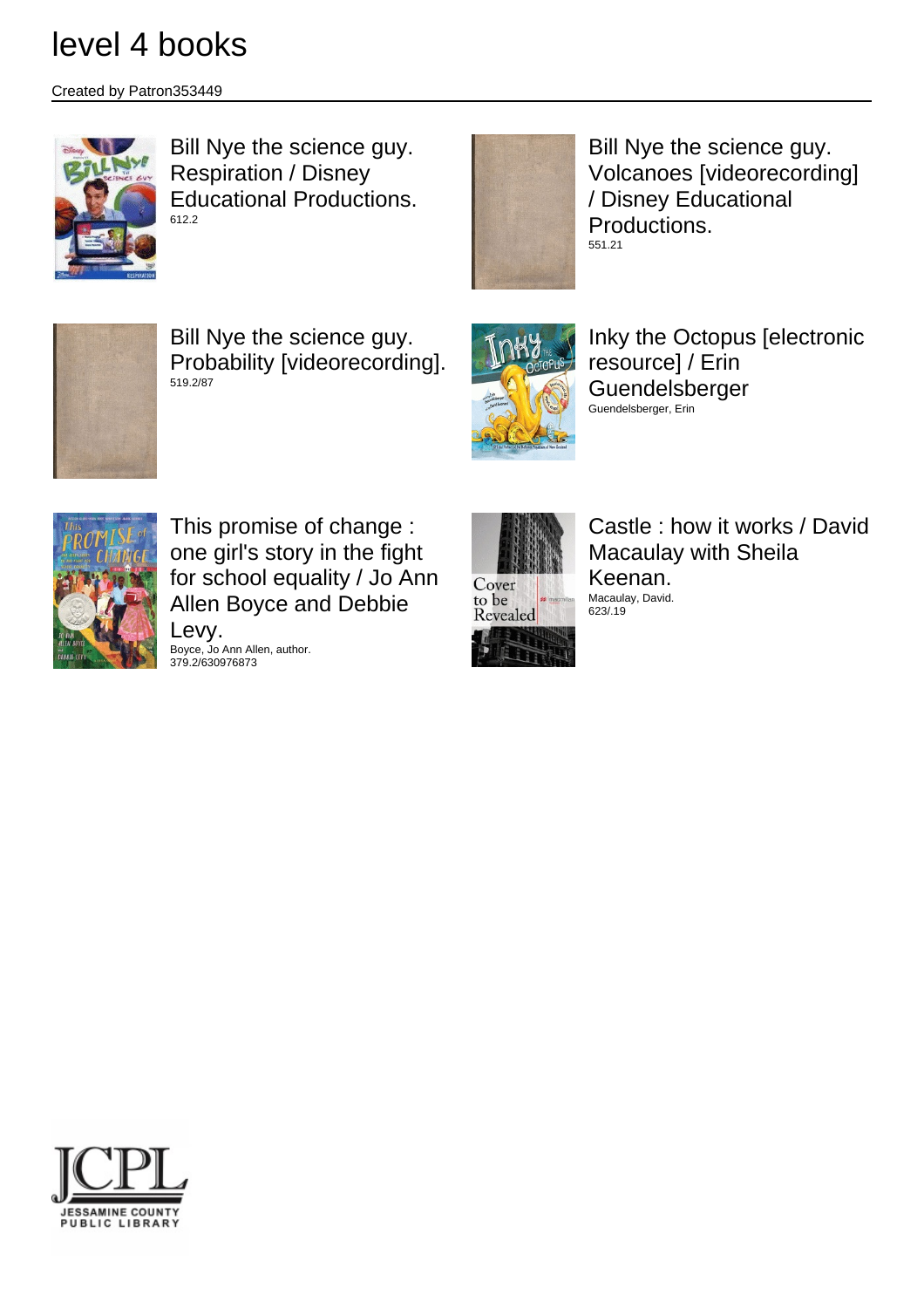629.133/3

Created by Patron353449



#### Jet plane : how it works / David Macaulay with Sheila Keenan. Macaulay, David.

 $11A$ 

The Flash's book of speed / written by Clare Hibbert. Hibbert, Clare, 1970- 531/.112



Captain / by Christopher L. Harbo. Harbo, Christopher L. 745.592



First flight : the story of the Wright Brothers / written by Caryn Jenner. Jenner, Caryn.



No bones! / by Karen Romano Young. Young, Karen Romano, author. 592.177



Spiders and other deadly animals / by James Buckley, Jr.

Buckley, James, Jr., 1963- author. 591.65

629.13/0092/273 B